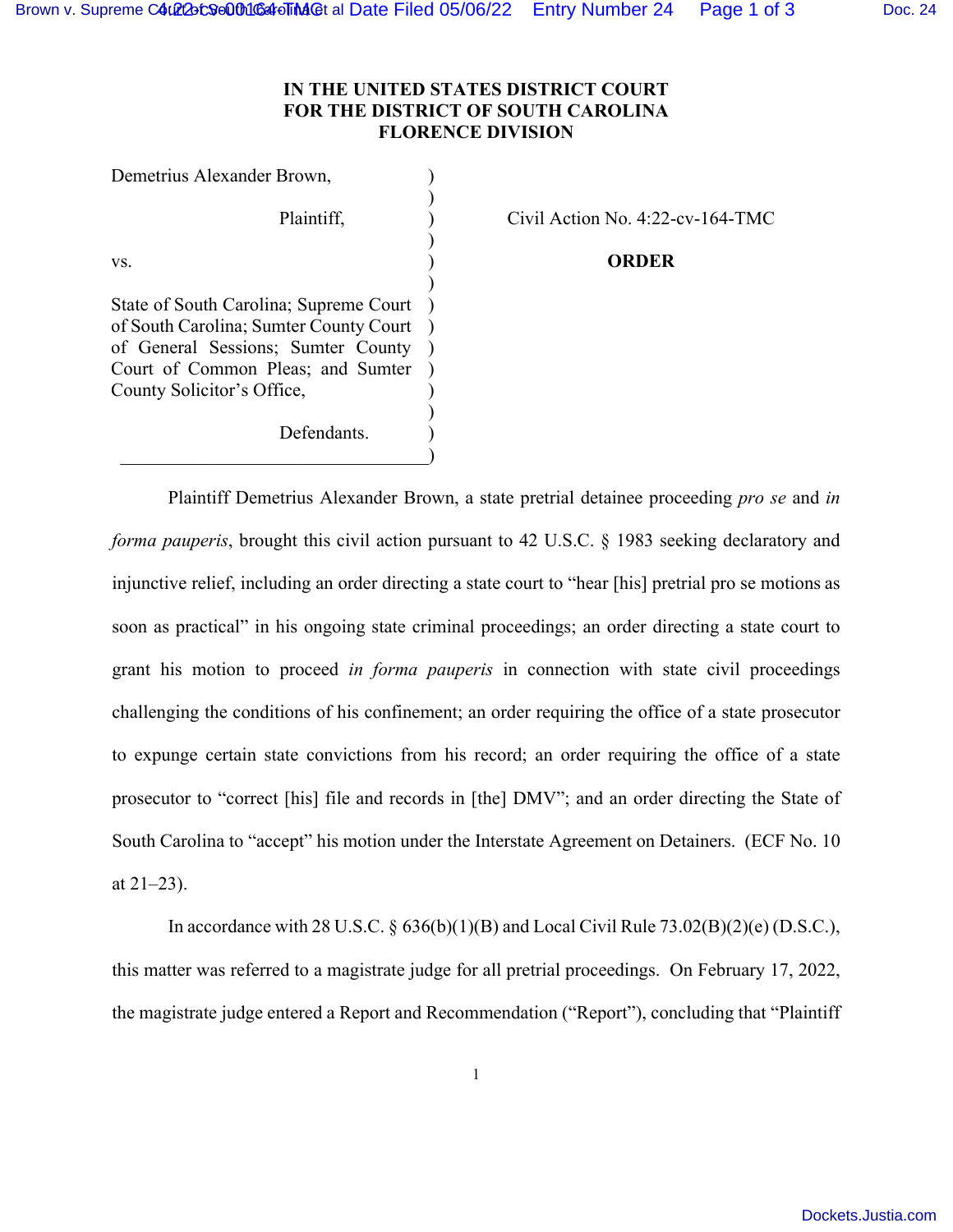## 4:22-cv-00164-TMC Date Filed 05/06/22 Entry Number 24 Page 2 of 3

has failed to state a claim upon which relief could be granted as to the Defendants. Plaintiff was already informed that Defendants were not persons under § 1983 and were subject to summary dismissal. Thus, Plaintiff's action is subject to summary dismissal." (ECF No. 15 at 6). The magistrate judge, therefore, recommended that the court summarily dismiss this action with prejudice and without issuance and service of process and that the court deny all pending motions as moot. *Id*. Plaintiff was advised of his right to file objections to the Report and of the consequences of failing to do so in a timely fashion. *Id*. at 7. On March 11, 2022, the Report was mailed to Plaintiff at the updated address he provided the court, (ECF Nos. 17; 20), and it has not been returned as undeliverable. Thus, Plaintiff is presumed to have received it. Nevertheless, Plaintiff filed no objections, and the time to do so has now run.

 The magistrate judge's recommendation has no presumptive weight, and the responsibility for making a final determination remains with the United States District Court. *Wimmer v. Cook*, 774 F.2d 68, 72 (4th Cir. 1985) (quoting *Mathews v. Weber*, 423 U.S. 261, 270–71 (1976)). Nevertheless, "[t]he district court is only required to review *de novo* those portions of the report to which specific objections have been made, and need not conduct *de novo* review 'when a party makes general and conclusory objections that do not direct the court to a specific error in the magistrate judge's proposed findings and recommendations.'" *Farmer v. McBride*, 177 Fed. App'x 327, 330–31 (4th Cir. April 26, 2006) (quoting *Orpiano v. Johnson*, 687 F.2d 44, 47 (4th Cir. 1982)). The court may accept, reject, or modify, in whole or in part, the recommendation made by the magistrate judge or recommit the matter with instructions. 28 U.S.C. § 636(b)(1). However, in the absence of specific objections to the Report and Recommendation, this Court is not required to give any explanation for adopting the recommendation. *Greenspan v. Brothers*